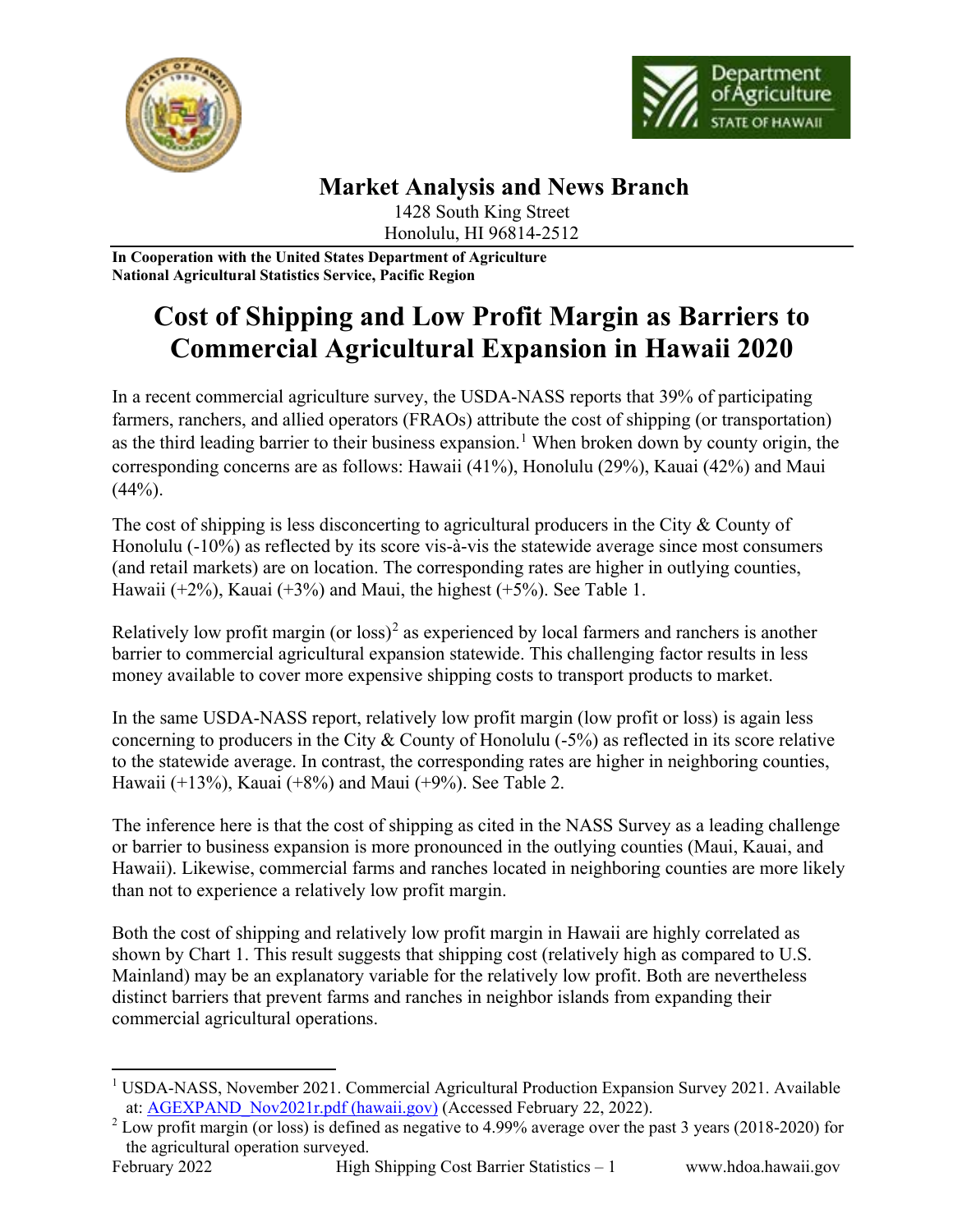|                                                                       | <b>State</b> | Hawaii | Honolulu | Kauai | Maui  |
|-----------------------------------------------------------------------|--------------|--------|----------|-------|-------|
| Agricultural Operations (Sales>\$50k)                                 | 1,062        | 651    | 188      | 88    | 135   |
| Proportion of State Operations (%)                                    | 100%         | 61%    | 18%      | 8%    | 13%   |
| Barrier Cited: Cost of Shipping                                       | 417          | 265    | 55       | 37    | 60    |
| Proportion of Barrier Cited (Count) to<br>Agricultural Operations (%) | 39%          | 41%    | 29%      | 42%   | 44%   |
| Differential from State Average $(\%)$                                | 0%           | $2\%$  | $-10\%$  | 3%    | $5\%$ |

#### **Table 1: Cost of Shipping as a Barrier of Commercial Expansion-State and Counties, 2020**

*Source: USDA-NASS Hawaii Commercial Agricultural Expansion Survey Highlights. Available at: [https://hdoa.hawaii.gov/add/files/2021/11/AGEXPAND\\_Nov2021r.pdf](https://hdoa.hawaii.gov/add/files/2021/11/AGEXPAND_Nov2021r.pdf) (Accessed 02.22.2022).*

#### **Table 2: Relatively Low Profit Margin as a Barrier of Commercial Expansion-State and Counties, 2020**

|                                                                       | <b>State</b> | Hawaii | Honolulu | Kauai | Maui |
|-----------------------------------------------------------------------|--------------|--------|----------|-------|------|
| Agricultural Operations (Sales>\$50K)                                 | 1,062        | 651    | 188      | 88    | 135  |
| Proportion of State Operations $(\%)$                                 | 100%         | 61%    | 18%      | 8%    | 13%  |
| Barrier Cited: Relatively Low Profit Margin                           | 496          | 393    | 79       | 48    | 76   |
| Proportion of Barrier Cited (Count) to<br>Agricultural Operations (%) | 47%          | 60%    | 42%      | 55%   | 56%  |
| Differential from State Average (%)                                   | $0\%$        | 13%    | $-5\%$   | 8%    | 9%   |

*Source: USDA-NASS Hawaii Commercial Agricultural Expansion Survey Highlights. Available at: [https://hdoa.hawaii.gov/add/files/2021/11/AGEXPAND\\_Nov2021r.pdf](https://hdoa.hawaii.gov/add/files/2021/11/AGEXPAND_Nov2021r.pdf) (Accessed 02.22.2022).*